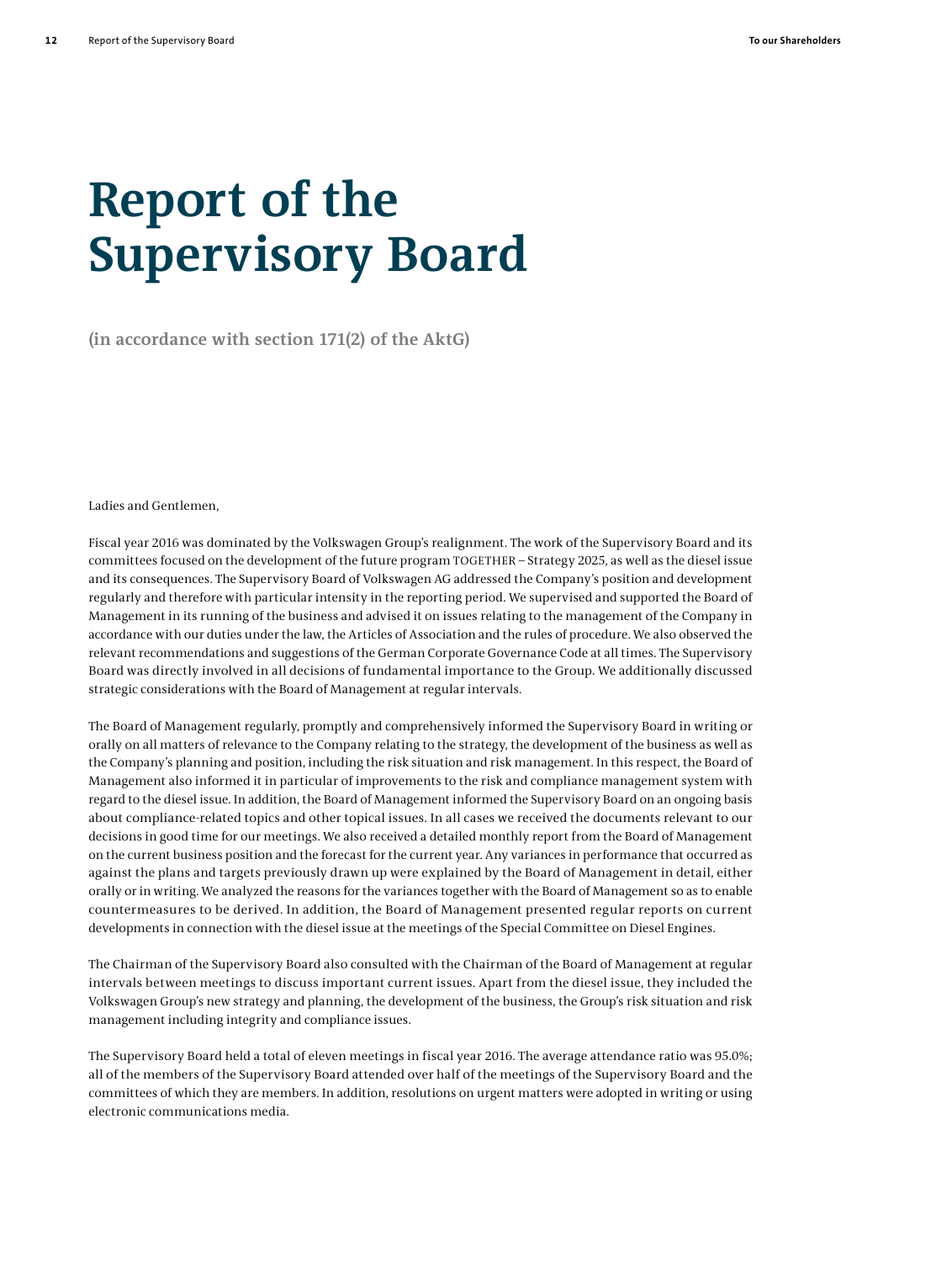#### **COMMITTEE ACTIVITIES**

The Supervisory Board has established five committees in order to discharge the duties entrusted to it: the Executive Committee, the Nomination Committee, the Mediation Committee in accordance with section 27(3) of the Mitbestimmungsgesetz (MitbestG – German Codetermination Act), the Audit Committee and, since October 2015, the Special Committee on Diesel Engines. The Executive Committee and the Special Committee on Diesel Engines each consist of three shareholder representatives and three employee representatives. The members of the Nomination Committee are the shareholder representatives on the Executive Committee. The remaining two committees are each composed of two shareholder representatives and two employee representatives. The members of these committees as of December 31, 2016 are given on page 87 of this annual report.

The Executive Committee met 20 times during the past fiscal year, mainly discussing current matters related to the diesel issue. The Committee also prepared the resolutions by the Supervisory Board in detail and dealt with the composition of and contractual issues concerning the Board of Management other than remuneration.

The Nomination Committee is responsible for proposing suitable candidates for the Supervisory Board to recommend for election to the Annual General Meeting. The Committee met once in the reporting period.

The Mediation Committee did not have to be convened in 2016.

The Audit Committee held six meetings in fiscal year 2016. It focused primarily on the consolidated financial statements, risk management (including the internal control system), and the work performed by the Company's compliance organization. In addition, the Audit Committee addressed the Group's quarterly reports and the half-yearly financial report as well as current financial reporting issues and their examination by the auditors.

The Special Committee on Diesel Engines is responsible for coordinating all activities relating to the diesel issue and preparing resolutions by the Supervisory Board. The Special Committee is also provided with regular information by the Board of Management to enable that. It is also entrusted with examining any consequences of the findings. The Chairman of this Committee reports regularly on its work to the Supervisory Board. The Special Committee on Diesel Engines met on ten occasions in fiscal year 2016. At its meeting on June 18, 2016, the Special Committee on Diesel Engines decided – having been delegated by the Supervisory Board with the relevant authority – to approve the conclusion of settlements with the US authorities and customers in relation to the 2.0 l engines. At its meetings on November 17, 2016 and December 19, 2016, the Special Committee on Diesel Engines decided – having been delegated by the Supervisory Board with the relevant authority – to approve the conclusion of settlements with the US authorities and customers in relation to the 3.0 l engines.

Furthermore, as a rule the shareholder and employee representatives met for separate preliminary discussions before each of the Supervisory Board meetings.

# **TOPICS DISCUSSED BY THE SUPERVISORY BOARD**

The Supervisory Board's first meeting in the reporting period was held on March 14, 2016 and mainly dealt with the current state of affairs with respect to the diesel issue. On the same date, the Board of Management and the Supervisory Board of Volkswagen AG also issued, among other things, a supplement to the declaration of conformity with the German Corporate Governance Code of November 20, 2015. This supplement became necessary because, due to unanswered questions relating to the consequences of the emissions issue and the resulting assessment questions, the Board of Management and the Supervisory Board decided not to publish either the 2015 Annual Report within 90 days of the end of the fiscal year, or the interim report for the first quarter of 2016 within 45 days of the end of the quarter.

In the meeting of the Supervisory Board on April 22, 2016, we dealt in detail with the remuneration system for the Board of Management and, in this connection, issued a further supplement to the declaration of conformity with the German Corporate Governance Code of November 20, 2015, together with the Board of Management. This supplement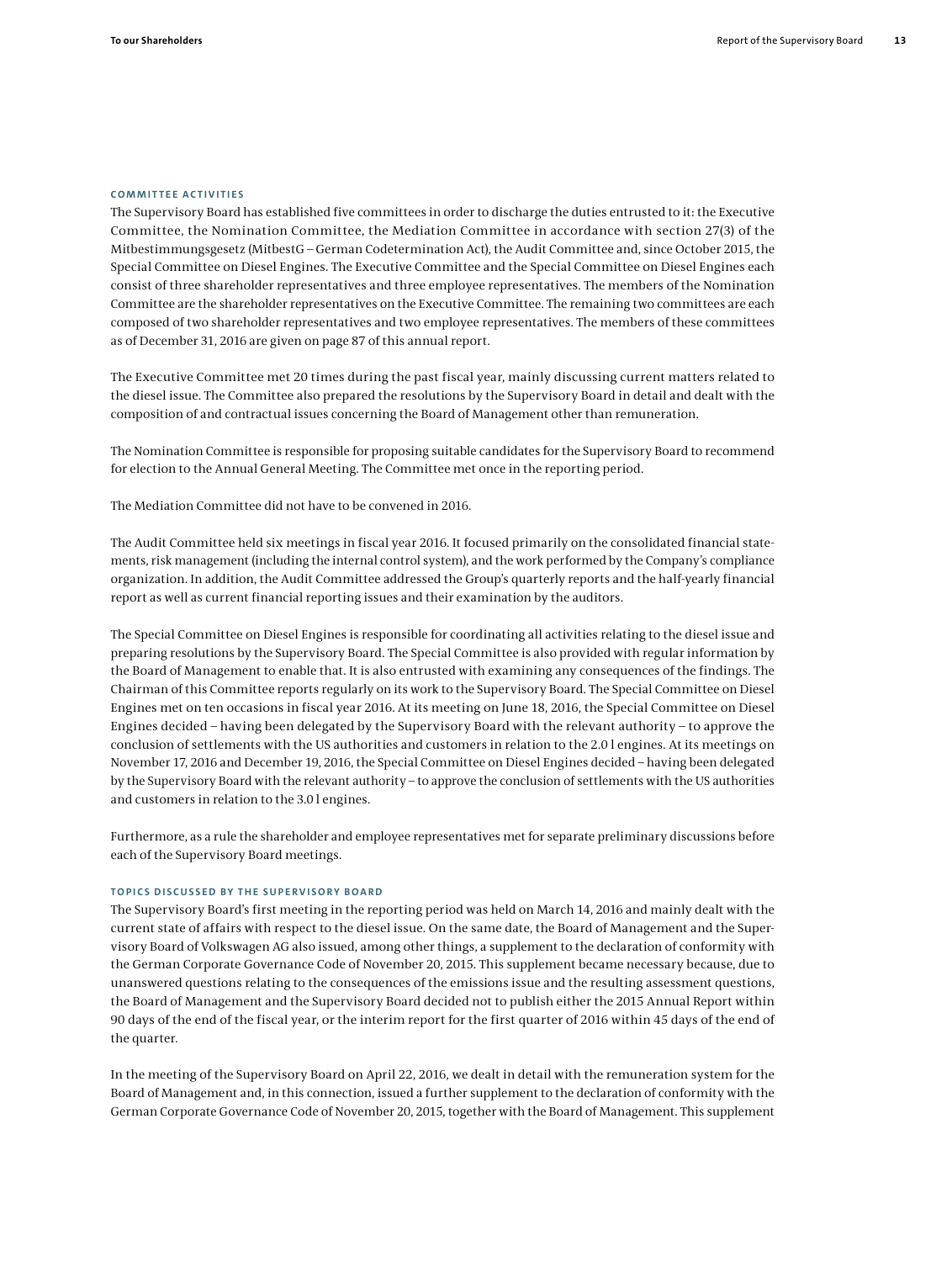

# **Hans Dieter Pötsch**

became necessary because the performance targets and comparison parameters used to determine the variable remuneration in fiscal year 2015 were amended in agreement with some members of the Board of Management. Following a detailed examination, we also approved the consolidated financial statements and the annual financial statements of Volkswagen AG for 2015 prepared by the Board of Management, as well as the combined management report. We examined the dependent company report submitted by the Board of Management and came to the conclusion that there were no objections to be raised to the concluding declaration by the Board of Management in the report. We also discussed the current state of affairs with respect to the diesel issue and dealt intensively with the situation of the Volkswagen Passenger Cars brand. Finally, the Board of Management explained the status of development of the future program TOGETHER – Strategy 2025.

Another Supervisory Board meeting was held on May 10, 2016, in which we mainly dealt with the current state of affairs with respect to the diesel issue and, in this connection, adopted the proposed resolutions to the Annual General Meeting concerning formal approval of the actions of the members of the Board of Management and Supervisory Board for fiscal year 2015, and dealt with the Board of Management's status report on the Group's new strategy.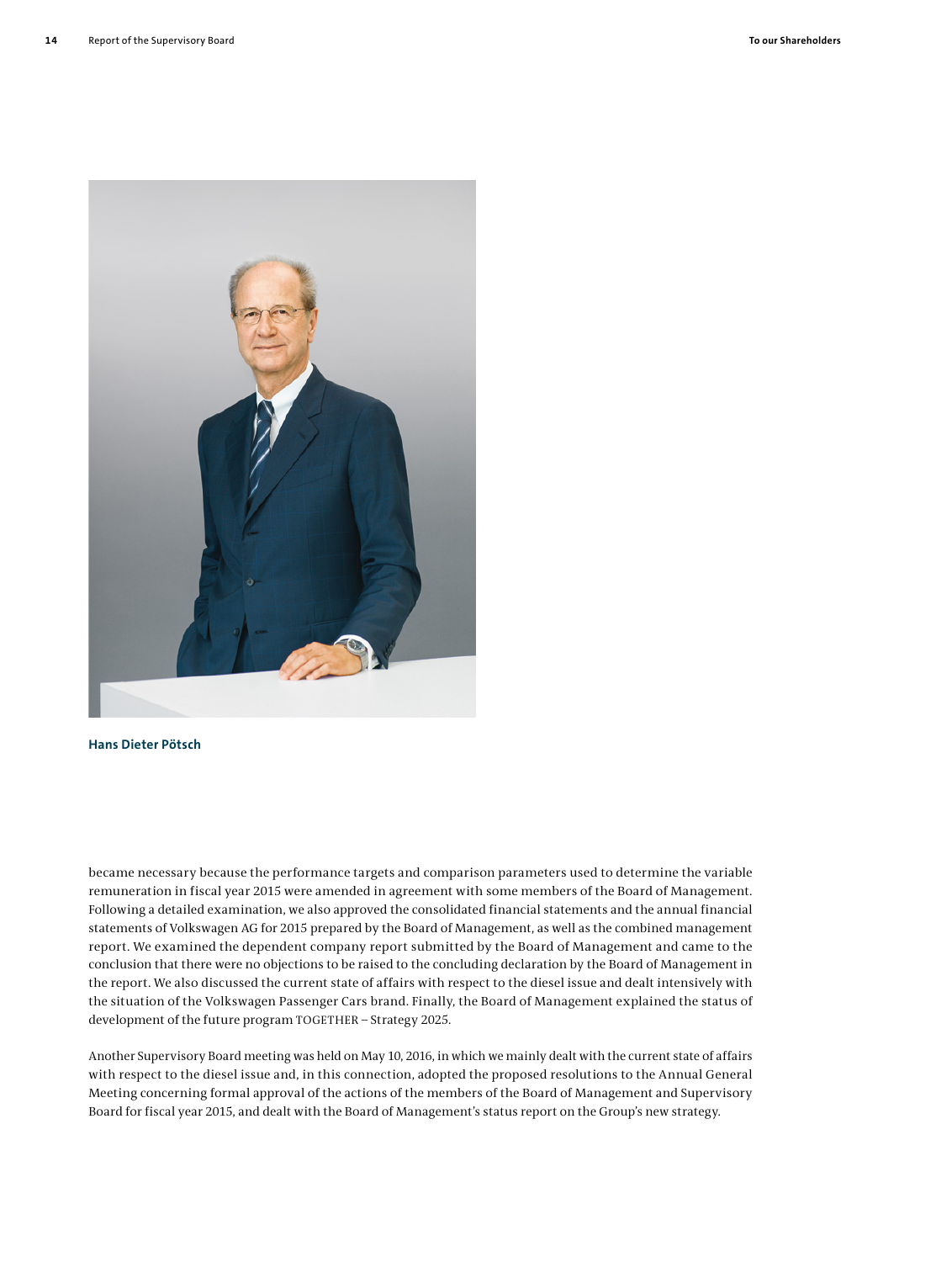The Supervisory Board meeting on June 14, 2016 again focused on the Group's strategy and the current state of affairs with respect to the diesel issue. The Supervisory Board decided in particular to make the conclusion of settlements with the US authorities and customers in relation to the 2.0 l engines subject to its approval and to delegate the decision to grant such approval to the Special Committee on Diesel Engines.

Two more Supervisory Board meetings were held on June 21 and 22, 2016 in the context of Volkswagen AG's 2016 Annual General Meeting. Their agenda included in particular preparations for and the post-completion analysis of the 56th Annual General Meeting of Volkswagen AG on June 22, 2016, the composition of the committees, and the current state of affairs with respect to the diesel issue.

The agenda of the Supervisory Board meeting on September 23, 2016 included a status report on the future program TOGETHER – Strategy 2025 and the current state of affairs with respect to the diesel issue. The Supervisory Board decided in particular to make the conclusion of settlements with the US Department of Justice (DOJ) subject to its approval.

The Supervisory Board additionally held a telephone conference on the current state of affairs with respect to the diesel issue on November 1, 2016. The Supervisory Board decided in particular to make the conclusion of settlements with the US authorities and customers in relation to the 3.0 l engines subject to its approval and to delegate the decision to grant such approval to the Special Committee on Diesel Engines.

The Supervisory Board held a meeting on November 4, 2016, in which we discussed not only the current state of affairs with respect to the diesel issue, but also the Volkswagen Group's investment and financial planning and the situation of the Volkswagen Passenger Cars brand.

At the Supervisory Board meeting on November 18, 2016, we discussed in detail the Volkswagen Group's investment and financial planning for the period from 2017 to 2021. We also dealt with the current state of affairs with respect to the diesel issue. Furthermore, the meeting focused on the status report on the new strategy and on issuing the annual declaration of conformity with the German Corporate Governance Code.

The Supervisory Board held a further telephone conference on December 20, 2016, in which we mainly dealt with the current state of affairs with respect to the diesel issue.

In the reporting period, we approved among other things the cooperation with the US-based commercial vehicle manufacturer Navistar in resolutions that were adopted by circulating written documents.

# **CONFLICTS OF INTEREST**

At its meeting on November 17, 2016, the Executive Committee of the Supervisory Board addressed major shareholder business relationships. The Executive Committee members were guided exclusively by the interests of the Company when voting. No material conflicts of interest were discernible in this respect. In this context, the Executive Committee granted approvals to transactions with the State of Lower Saxony. Executive Committee member Mr. Stephan Weil is Minister-President of the State of Lower Saxony and abstained from voting.

Mr. Hans Dieter Pötsch was a member of the Board of Management of Volkswagen AG until October 2015. His move to the Supervisory Board had already been planned irrespective of the diesel issue. In order to avoid conceivable conflicts of interest, Mr. Pötsch does not participate in adopting Supervisory Board resolutions that might relate to his conduct in connection with the diesel issue. Consequently, Mr. Pötsch also did not vote on the resolution adopted by the Supervisory Board at its meeting on May 10, 2016 on the proposed resolution to the Annual General Meeting concerning formal approval of the actions of the members of the Board of Management for fiscal year 2015.

No other conflicts of interest were reported or were discernible in the reporting period.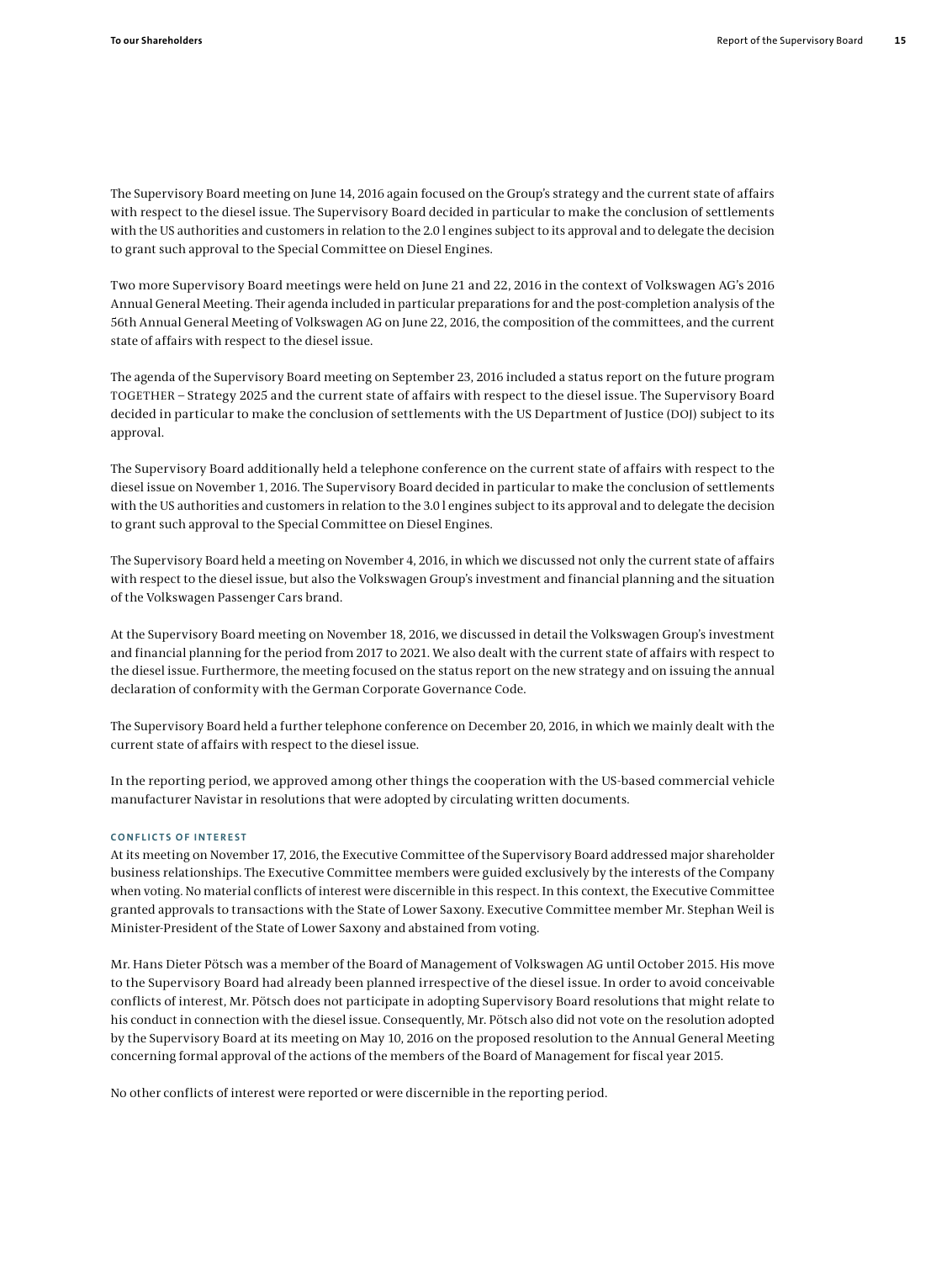### **CORPORATE GOVERNANCE AND DECLARATION OF CONFORMITY**

The Supervisory Board meeting on November 18, 2016 focused on the implementation of the recommendations and suggestions of the German Corporate Governance Code at the Volkswagen Group. We discussed in detail the version of the German Corporate Governance Code dated May 5, 2015, as published by the relevant government commission on June 12, 2015, and issued the annual declaration of conformity with the recommendations of the German Corporate Governance Code in accordance with section 161 of the Aktiengesetz (AktG – German Stock Corporation Act) together with the Board of Management. Apart from this declaration, the Board of Management and Supervisory Board of Volkswagen AG jointly issued a supplement to the declaration of conformity of November 20, 2015 in the reporting period on March 14, 2016 and on April 22, 2016.

The joint declarations of conformity by the Board of Management and the Supervisory Board are permanently available at www.volkswagenag.com/ir. Additional information on the implementation of the recommendations and suggestions of the German Corporate Governance Code can be found in the corporate governance report starting on page 60 and in the notes to the consolidated financial statements on page 317 of this annual report.

#### **MEMBERS OF THE SUPERVISORY BOARD AND BOARD OF MANAGEMENT**

In accordance with section 104 of the AktG, the court appointed Ms. Birgit Dietze, Secretary to the board of IG Metall trade union, to the Supervisory Board of Volkswagen AG as an employee representative effective June 1, 2016. She thus succeeded Ms. Babette Fröhlich, who stepped down from her office on the same date.

Mr. Akbar Al Baker, a shareholder representative on the Supervisory Board of Volkswagen AG, stepped down from his office with effect from the end of the 56th Annual General Meeting on June 22, 2016. The Annual General Meeting elected Dr. Hessa Sultan Al-Jaber to replace him for the remainder of his term of office.

Ms. Annika Falkengren's scheduled term of office and the terms of office of the court-appointed members of the Supervisory Board – Dr. Louise Kiesling and Mr. Hans Dieter Pötsch – expired at the end of the 56th Annual General Meeting. The Annual General Meeting elected all three members to a full term of office in the Supervisory Board of Volkswagen AG.

Dr. Karlheinz Blessing succeeded Dr. Horst Neumann as the member of the Board of Management of Volkswagen AG with responsibility for Human Resources and Organization effective January 1, 2016.

Dr. Christine Hohmann-Dennhardt, who was responsible for the newly created Integrity and Legal Affairs position on the Board of Management of Volkswagen AG with effect from January 1, 2016, left the Board of Management by mutual agreement effective January 31, 2017. The Supervisory Board thanks Dr. Hohmann-Dennhardt for helping the Group achieve key milestones with her outstanding technical expertise and experience and for supporting the Group in revising its internal directives and processes.

Ms. Hiltrud Dorothea Werner succeeded Dr. Hohmann-Dennhardt in the Integrity and Legal Affairs position on the Board of Management effective February 1, 2017.

Former Supervisory Board member Mr. Walther Leisler Kiep died on May 9, 2016 aged 90. The former Minister of Finance for the State of Lower Saxony was a member of the Supervisory Board from 1976 to 1982 and from 1983 to 1997 and accompanied the company's development with great personal commitment during that time. We will honor his memory.

## **AUDIT OF THE ANNUAL AND CONSOLIDATED FINANCIAL STATEMENTS**

The Annual General Meeting of Volkswagen AG on June 22, 2016 elected PricewaterhouseCoopers Aktiengesellschaft Wirtschaftsprüfungsgesellschaft as auditors for fiscal year 2016, in line with our proposal. The auditors audited the annual financial statements of Volkswagen AG, the consolidated financial statements of the Volkswagen Group and the combined management report, and issued unqualified audit reports in each case.